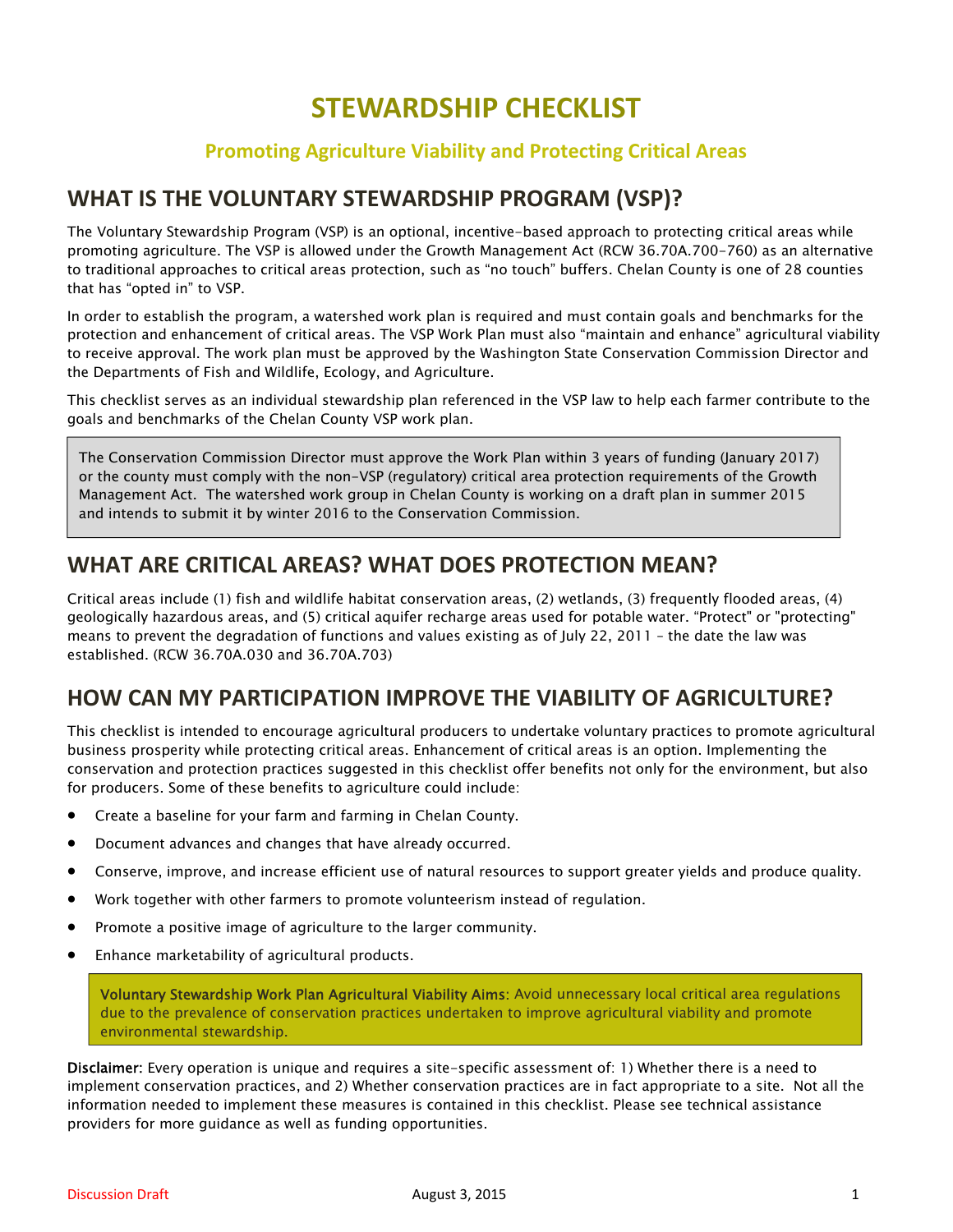# **STEP 1: GENERAL LOCATION INFORMATION**

### **Provide Location Information**



#### 1. What basin is your agricultural property located within?

- a. Chelan  $\square$
- b. Entiat  $\Box$
- c. Wenatchee  $\Box$ <br>
d. Squilchuck-Stemilt
- d. Squilchuck-Stemilt
- **2.** Identify potential critical areas intersecting with agriculture:

**Instructions:** Use online tools to review critical area and agriculture maps: [County website or link to VSP‐specific maps]. Visually review potential critical areas on or near your property, such as ponds, streams, wetlands, steep slopes, etc. Types of potential critical areas on, or near, property:

- a. fish and wildlife habitat conservation areas  $\Box$
- b. wetlands  $\Box$
- c. frequently flooded areas  $\Box$
- d. geologically hazardous areas  $\Box$
- e. critical aquifer recharge areas (wellheads)  $\Box$

*Note:* Checking one or more critical areas that may *potentially* be located on or adjacent to the property does not constitute an official determination of such a feature. It is helpful in filling out the rest of the checklist.

Technical Assistance Provider Notes:

## **Consider Other Programs that Protect Critical Areas**

**3.** Identify participation in producer programs that address environmental quality (e.g. nutrient management, integrated pest management, spray buffers, etc.).

|    | a. Global Gap [Good Agricultural Practices]: http://www.scsglobalservices.com/globalgap-certification                 |  |
|----|-----------------------------------------------------------------------------------------------------------------------|--|
|    | b. Safe Quality Food Institute: http://www.sqfi.com/                                                                  |  |
|    | c. PrimusLabs GAP: http://www.primuslabs.com/services/standardgap.aspx                                                |  |
|    | d. Harmonized GAP: http://www.scsglobalservices.com/harmonized-gap-audit                                              |  |
|    | e. Salmon Safe: http://www.salmonsafe.org/                                                                            |  |
|    | f. Other:                                                                                                             |  |
| 4. | Federal and state laws regarding the use and storage of pesticides and standards for water quality continue to apply. |  |

## **Consult Technical Providers**

| <b>Contact Technical Advisors</b> | Lead Technical Assistance Provider: Cascadia Conservation District http://cascadiacd.org/                 |
|-----------------------------------|-----------------------------------------------------------------------------------------------------------|
| to advise you or in order to      | <b>Supporting Technical Assistance Providers:</b>                                                         |
| apply for funding to              | USDA Natural Resources Conservation Service http://www.usda.gov/wps/portal/usda/usdahome                  |
| establish conservation            | Washington State University Extension http://county.wsu.edu/chelan-douglas/agriculture/Pages/default.aspx |
| practices.                        | Chelan County Natural Resources Department http://www2.co.chelan.wa.us/nr (VSP Program Administration)    |

# **STEP 2: IDEAS FOR VOLUNTARY PRACTICES TO ENHANCE AGRICULTURE VIABILITY AND PROTECT CRITICAL AREAS**

For each type of critical area, there are a series of conservation practices that could help achieve critical area protection, voluntary enhancement, and correspondingly achieve agricultural viability. Some conservation practices can help protect more than one type of critical area.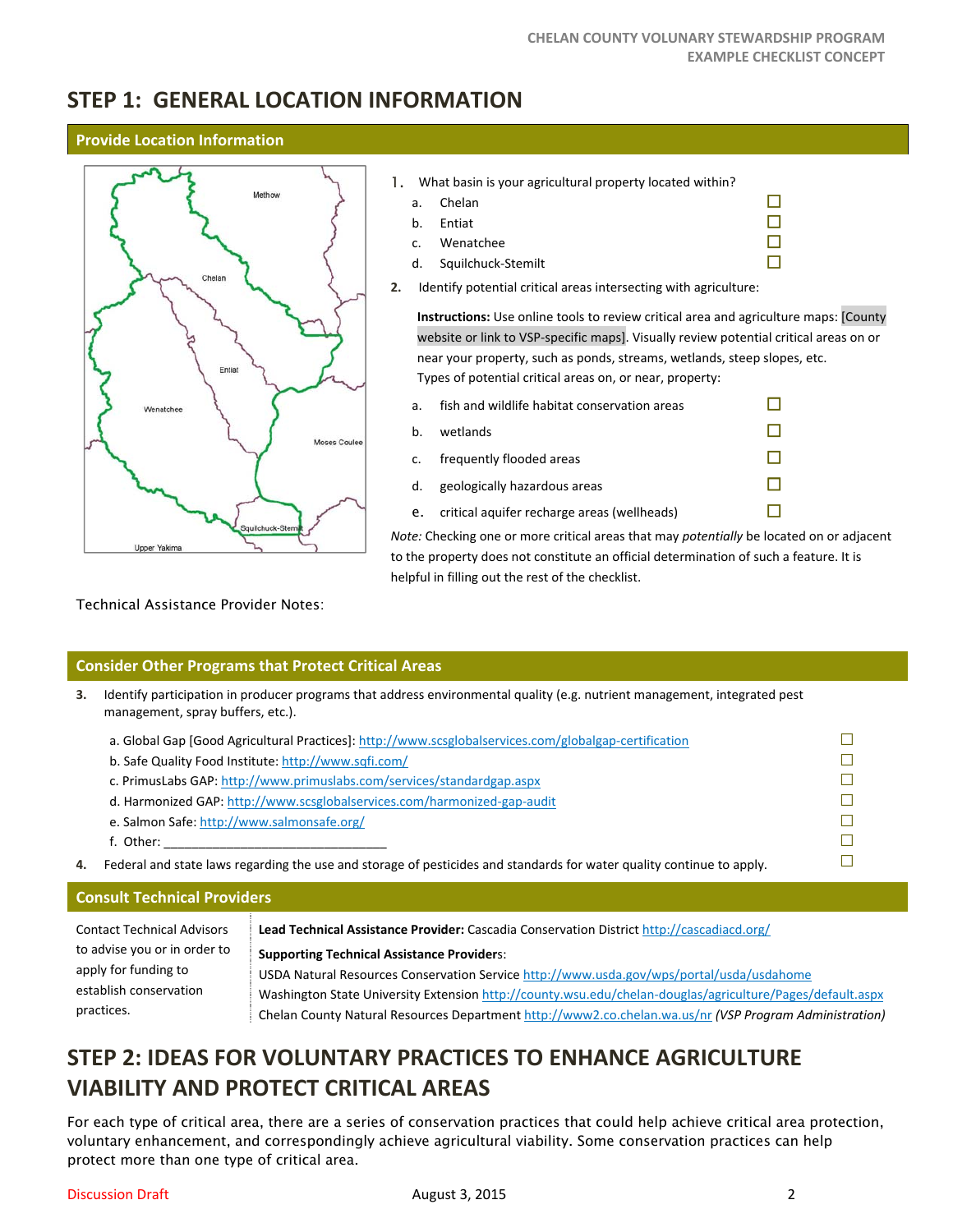## **A. Agriculture Intersecting with Geologically Hazardous Areas**

**Definition of Geologically Hazardous Areas:** Areas susceptible to erosion, sliding, earthquake, or other geological events, where development is not suitable due to public health or safety concerns. (based on RCW 36.70A, WAC 365‐190)

#### **VSP Agriculture Viability Aims**

 Protect agricultural activities from geologic hazards such as erosion and landslides.

#### **VSP Geologic Hazard Goals:**

- Avoid increases in erosion.
- Avoid steep slopes or help to stabilize steep slopes where practical.
- Manage risk of landslides.
- Avoid compaction of soil.
- Avoid disturbing top and toe of steep slopes and landslide hazard areas.
- Avoid irrigating unstable slopes.

|    | <b>Conservation Practice Examples</b>                                                                                                                                                                          |         | I do this | $\mathbf{I}'\mathbf{m}$<br>interested<br>in this | <b>Not</b><br><b>Applicable</b> |
|----|----------------------------------------------------------------------------------------------------------------------------------------------------------------------------------------------------------------|---------|-----------|--------------------------------------------------|---------------------------------|
|    |                                                                                                                                                                                                                | NRCS#   |           |                                                  |                                 |
| 5. | Access road: Locate and build to control or reduce erosion                                                                                                                                                     | 560     |           |                                                  |                                 |
| 6. | Conservation cover: to provide permanent vegetative cover to reduce<br>soil erosion and sedimentation, improve soil quality, etc.                                                                              | 327     |           |                                                  |                                 |
| 7. | Cover crop: Plant crops between rows of trees, vines, or other row<br>crops for cover and conservation. Cover crops include grasses, legumes,<br>and forbs for seasonal cover and other conservation purposes. | 340     |           |                                                  |                                 |
| 8. | FireWise: wildfire protection plans to maintain cover/reduce soil loss                                                                                                                                         | See CCD |           |                                                  |                                 |
| 9. | Forest stand improvement                                                                                                                                                                                       | 666     |           |                                                  |                                 |
|    | 10. Heavy use area protection to stabilize ground surface                                                                                                                                                      | 561     |           |                                                  |                                 |
|    | 11. Mulching to control erosion and conserve soil moisture                                                                                                                                                     | 484     |           |                                                  |                                 |
|    | 12. Prescribed grazing to reduce erosion and manage fuel loads                                                                                                                                                 | 528     |           |                                                  |                                 |
|    | 13. Tree/shrub establishment for long-term erosion control and water<br>quality improvement                                                                                                                    | 612     |           |                                                  |                                 |
|    | <b>14.</b> My ideas to meet objective:                                                                                                                                                                         |         |           |                                                  |                                 |

#### **Tree/Shrub Establishment**

\_\_\_\_\_\_\_\_\_\_\_\_\_\_\_\_\_\_\_\_\_\_\_\_\_\_\_\_\_\_\_\_\_\_\_\_\_\_\_\_\_\_\_\_\_\_\_\_\_\_\_\_\_\_\_\_\_

#### **Replanting after a Fire**

**Cover Crop**



*Tree and shrub planting after 3 ‐ 4 seasons of growth Source: NRCS Wenatchee Field Office*

*Source: NRCS Wenatchee Field Office*

*Planting a cover crop between tree rows of forbs and grasses for beneficial pollinators and bugs and erosion control Source: NRCS Wenatchee Field Office*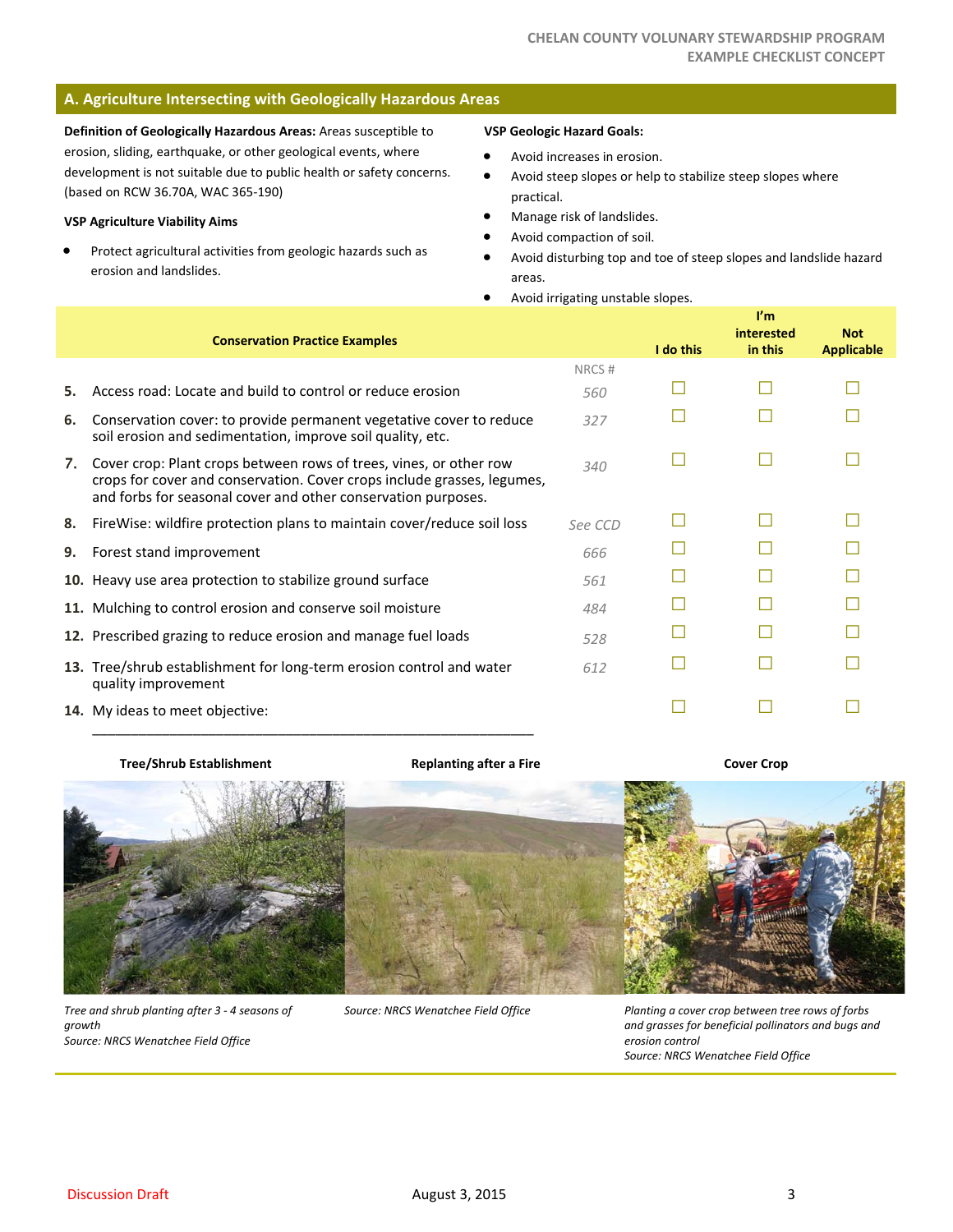## **B. Agriculture Intersecting with Fish and Wildlife Habitat Areas**

**Definition of Fish and Wildlife Habitat Conservation Areas:** Land and waters managed to maintain populations of fish and wildlife species in suitable habitats within their natural geographic distribution over the long term within connected habitat blocks and open spaces. **Includes:**

- Ranges and habitat elements where federal and state listed endangered, threatened and sensitive species have a primary association
- Lakes, rivers, ponds, streams, inland waters, and underground waters

**Does not include** (when no salmonids are present): Artificial features such as irrigation delivery systems, irrigation infrastructure, irrigation canals, or drainage ditches maintained by a port district or an irrigation district or company (based on RCW 36.70A, WAC 365‐190)

#### **VSP Fish and Wildlife Habitat Goals**

- **•** Protect fish and wildlife populations and their associated habitats.
- **•** Promote voluntary restoration and enhancement of fish and wildlife populations and their associated habitats.

#### **VSP Agriculture Viability Aims:**

- Protect orchards and vineyards from wildlife and pest damage.
- Promote economical water, soil, pest, and nutrient management that maximizes produce quality.

|     | <b>Conservation Practice Examples</b>                                                           |              | I do this | $\mathbf{I}'\mathbf{m}$<br>interested<br>in this | <b>Not</b><br><b>Applicable</b> |
|-----|-------------------------------------------------------------------------------------------------|--------------|-----------|--------------------------------------------------|---------------------------------|
|     | <b>WILDLIFE HABITAT</b>                                                                         |              |           |                                                  |                                 |
|     | 15. Access control to exclude animals, people, vehicles, and/or equipment from an area          | NRCS#<br>472 |           |                                                  |                                 |
| 16. | Brush management to manage or remove plants that are invasive or noxious                        | 314          |           |                                                  |                                 |
|     | 17. Conservation cover to provide permanent vegetative cover                                    | 327          |           |                                                  |                                 |
|     | 18. Forest stand improvement practices that improve wildlife habitat                            | 666          |           |                                                  |                                 |
|     | 19. Fence: browsing animal management or wildlife movement management                           | 382          |           |                                                  |                                 |
| 20. | Hedgerows that provide food, cover, and corridors for wildlife or improve water quality         | 422          |           |                                                  |                                 |
| 21. | Structures for wildlife: Raptor and bat nesting box for predator patrol                         | 649          |           |                                                  |                                 |
| 22. | Riparian herbaceous cover or Riparian forest buffer                                             | 390, 391     |           |                                                  |                                 |
| 23. | Tree/shrub establishment: for forest products, habitat, energy conservation, erosion<br>control | 612          |           |                                                  |                                 |
| 24. | Upland wildlife habitat management                                                              | 645          |           |                                                  |                                 |
| 25. | Watering facility for wildlife                                                                  | 614          |           |                                                  |                                 |
|     | 26. Wildlife and pollinator habitat planting                                                    | 734          |           |                                                  |                                 |
|     | 27. My ideas to meet the goal:                                                                  |              |           |                                                  |                                 |

**27.** My ideas to meet the goal: \_\_\_\_\_\_\_\_\_\_\_\_\_\_\_\_\_\_\_\_\_\_\_\_\_\_\_\_\_\_\_\_\_\_\_\_\_\_\_\_\_\_\_\_\_\_\_\_\_\_\_\_\_\_\_\_\_\_\_\_\_\_

**Raptor Pole with Nesting Box**



*Source: NRCS Wenatchee Field Office*



*Tillicum Creek Fence Project, Mad River drainage, Entiat. Source: Habitat Work Schedule*

#### **Wildlife and Pollinator Habitat Planting**



*in an orchard and long side a field road Source: NRCS Wenatchee Field Office*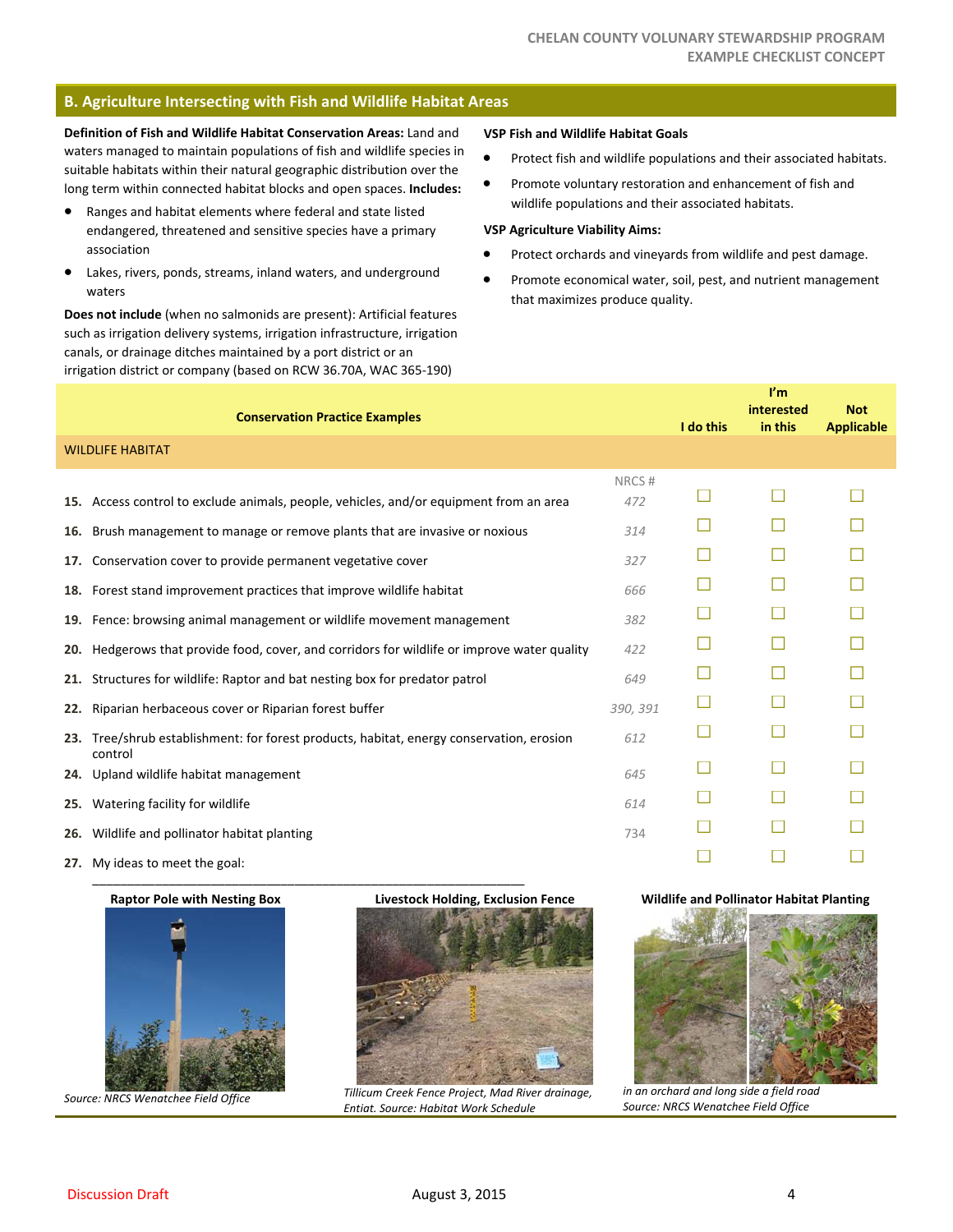### **CHELAN COUNTY VOLUNARY STEWARDSHIP PROGRAM EXAMPLE CHECKLIST CONCEPT**

|                                                                           | <b>Conservation Practice Examples</b>                                                                                                                                                                                                                                                                                                                                                                                |                                                                                         | I do this | I'm<br>interested<br>in this | <b>Not</b><br><b>Applicable</b> |
|---------------------------------------------------------------------------|----------------------------------------------------------------------------------------------------------------------------------------------------------------------------------------------------------------------------------------------------------------------------------------------------------------------------------------------------------------------------------------------------------------------|-----------------------------------------------------------------------------------------|-----------|------------------------------|---------------------------------|
|                                                                           | <b>FISH HABITAT</b>                                                                                                                                                                                                                                                                                                                                                                                                  |                                                                                         |           |                              |                                 |
| 28.<br>29.<br>30.<br>31.<br>32.<br>33.<br>34.<br>35.<br>36.<br>37.<br>38. | Access road: position away from water bodies and water courses<br>Conservation cover<br>Irrigation canal or lateral*<br>Irrigation pipeline*<br>Irrigation system, microirrigation*<br>Irrigation water management*<br>Prescribed grazing<br>Riparian herbaceous cover or Riparian forest buffer<br>Seasonal high tunnel system for crops (soil moisture)<br>Sprinkler system<br>Streambank and shoreline protection | NRCS#<br>560<br>327<br>320<br>430<br>441<br>449<br>528<br>390, 391<br>798<br>442<br>580 |           |                              |                                 |
| 39.<br>40.                                                                | Tree/shrub establishment for forest products, habitat, energy conservation, erosion<br>control<br>My idea to meet the goal:                                                                                                                                                                                                                                                                                          | 612                                                                                     |           |                              |                                 |

\*Note: Irrigation practices such as micro irrigation may or may not be appropriate depending on crop/plants irrigated, water quality, design/location, etc. Consider whether water use appears to be reasonable and beneficial.

### **Micro‐irrigation**



*Soveredi*

## **Installation of Solid Set from Hand Lines**



*Source: NRCS Wenatchee Field Office*

### **Seasonal High Tunnel**



*Seasonal High Tunnel with the sides rolled up during hot summer days. Mulching to hold in heat and moisture and reduce weeds. Source: NRCS Wenatchee Field Office*

#### **Riparian Restoration**



**Riparian Restoration & Wildlife Exclusion**

*On property with pear and apple orchard, Installed native plants, an irrigation system and herbivory protection (exclusion fencing) Source: Chelan County Natural Resources Department*



*Cascadia Conservation District worked with eight landowners to improve riparian habitat and reduce water temperature exceedances. Source: Cascadia Conservation District*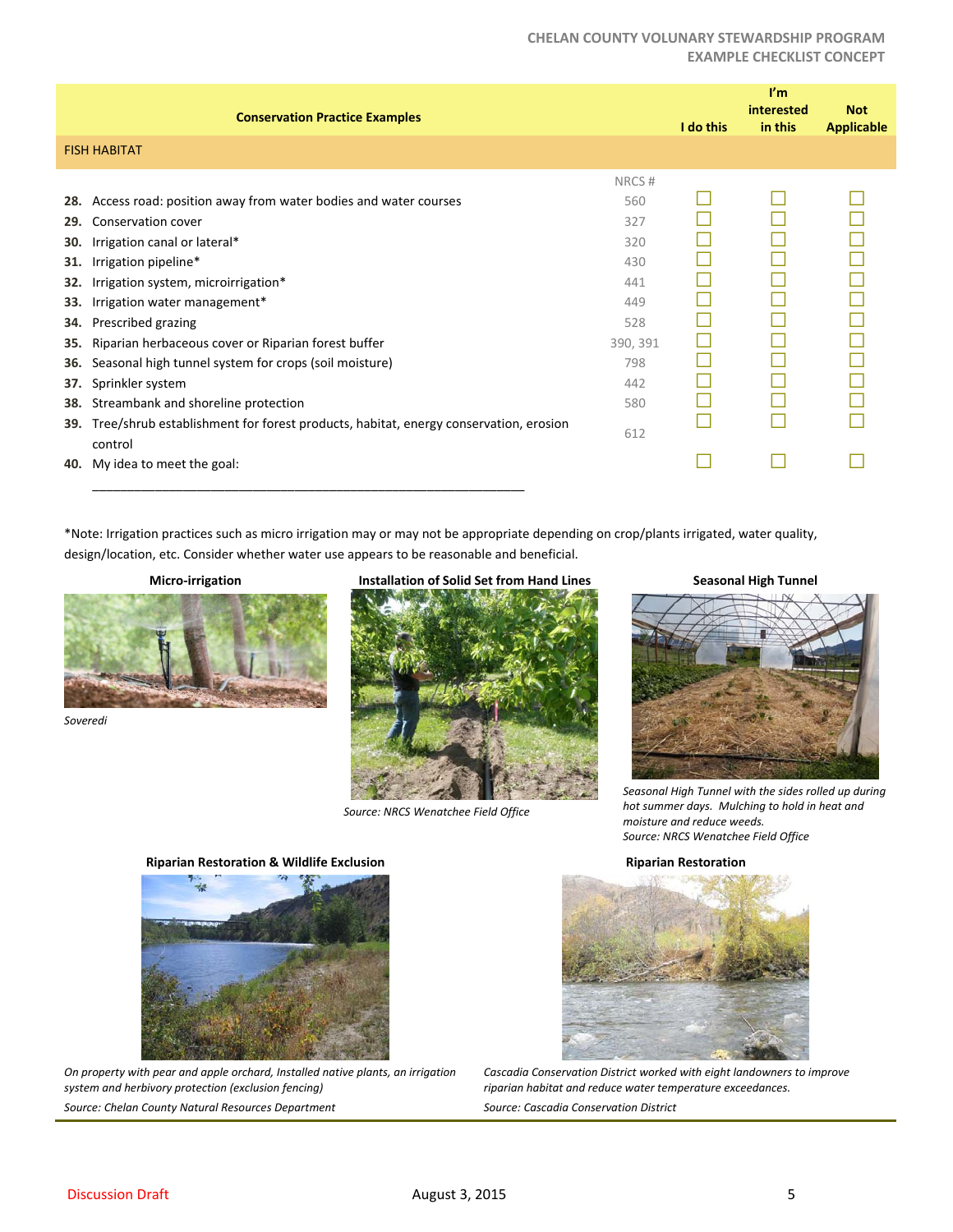## **C. Agriculture Intersecting with Wetlands**

**Definition of Wetlands:** Areas that are inundated or saturated by surface water or groundwater supporting a prevalence of vegetation adapted for life in saturated soil conditions.

#### **Includes**

Swamps, marshes, bogs, and similar areas

**Excludes** Artificial wetlands per WAC 365‐190‐030(22)

#### **VSP Critical Area Protection Goals**

- Protect the ecological and environmental functions of wetlands and protect the public health, safety and welfare benefits provided by wetlands by preventing loss of wetlands.
- Where practical, encourage voluntary enhancing or restoring wetland functions and values.

Seek information about **Prior Converted Cropland** for wetlands cleared, drained or manipulated prior to December 23, 1985.

|            | <b>Possible Conservation Practice Examples</b>                    |                                                                                                                                                                                       | I do this | I'm<br>interested<br>in this | <b>Not</b><br><b>Applicable</b> |
|------------|-------------------------------------------------------------------|---------------------------------------------------------------------------------------------------------------------------------------------------------------------------------------|-----------|------------------------------|---------------------------------|
|            |                                                                   | NRCS#                                                                                                                                                                                 |           |                              |                                 |
| 41.        | <b>Wetland Creation</b><br>42. Wetland Enhancement                | 658<br>659                                                                                                                                                                            | Г         |                              |                                 |
| 43.<br>44. | <b>Wetland Restoration</b><br>Wetland Wildlife Habitat Management | 657<br>644                                                                                                                                                                            |           |                              |                                 |
| 45.        | My idea to meet the goal:                                         |                                                                                                                                                                                       |           |                              |                                 |
|            |                                                                   | <b>Agricultural Lands</b><br>Rangelands (Approximate)<br><b>Rivers and Streams</b><br>Waterbodies<br>Wetlands<br>我深<br>One Hundred Year Floodplain<br>Roads<br>Parcels<br>City Limits |           |                              |                                 |

*Chelan County VSP Agricultural and Critical Area Mapping: Wetlands and Floodplain in Stemilt Squilchuck Basin*

### **D. Agriculture Intersecting with Frequently Flooded Areas**

**Definition of Frequently Flooded Areas:** Lands in the flood plain subject to at least a one percent or greater chance of flooding in any given year, or within areas subject to flooding due to high groundwater. **Includes** Streams, rivers, lakes, wetlands, and areas where high groundwater forms ponds on the ground surface (based on RCW 36.70A, WAC 365‐190)

#### **VSP Agriculture Viability Aims**

 Avoid water contamination, damage to crops, loss of livestock, increased susceptibility of livestock to disease, and damaged farm machinery due to flooding.

#### **VSP Critical Area Protection Objectives:**

 Avoid environmental damage due to flooding such as from loss of floodplain storage or due to agricultural chemicals.

| <b>Possible Conservation Practice Examples</b>                                                                                                                                                                                  |                                                     | I do this | ľm.<br><b>interested</b><br>in this       | <b>Not</b><br><b>Applicable</b> |
|---------------------------------------------------------------------------------------------------------------------------------------------------------------------------------------------------------------------------------|-----------------------------------------------------|-----------|-------------------------------------------|---------------------------------|
|                                                                                                                                                                                                                                 | NRCS#                                               |           |                                           |                                 |
| Avoid permanent changes in floodplain areas such as buildings, roads,<br>46.<br>and fill. Where alteration of floodplain is necessary, follow flood hazard<br>regulations.                                                      | See RCW 86.16<br>See Chelan County<br>Code Ch. 3.20 |           |                                           |                                 |
| 47. My idea to meet the objective:                                                                                                                                                                                              |                                                     |           |                                           |                                 |
| $\sim$ . The contract of the contract of the contract of the contract of the contract of the contract of the contract of the contract of the contract of the contract of the contract of the contract of the contract of the co |                                                     |           | $\sim$ $\sim$ $\sim$ $\sim$ $\sim$ $\sim$ |                                 |

Flooding causes many impacts to agricultural production, including water contamination, damage to crops, loss of livestock, increased susceptibility of livestock to disease, flooded farm machinery, and environmental damage to and from agricultural chemicals.

*~Agriculture: Natural Events and Disasters, http://www.epa.gov/agriculture/tned.html.*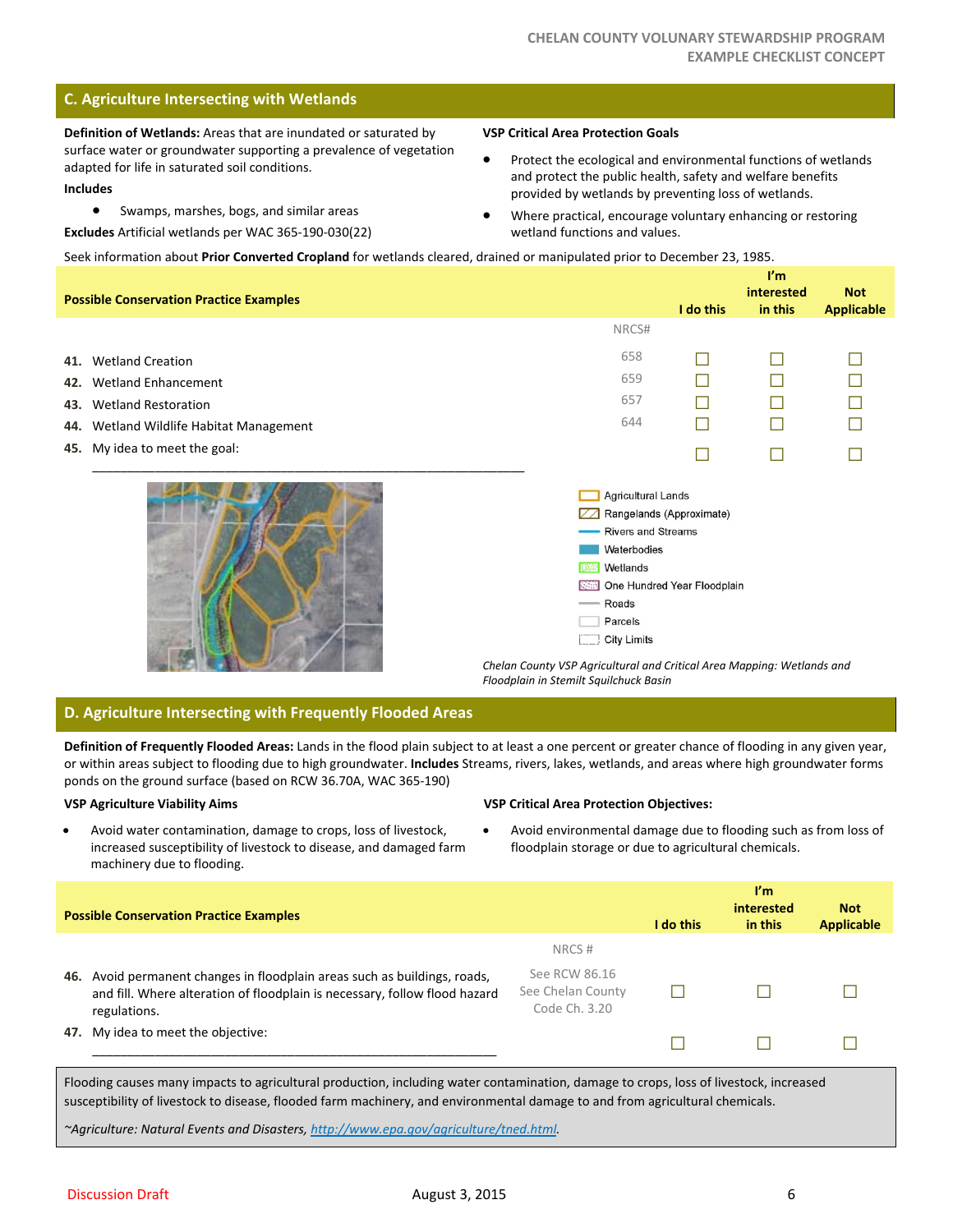### **E. Agriculture Intersecting with Critical Aquifer Recharge Areas**

**Definition of Critical Aquifer Recharge Areas:** Areas with a critical recharging effect on aquifers used for potable water, including areas where an aquifer that is a source of drinking water is vulnerable to contamination that would affect the potability of the water, or is susceptible to reduced recharge. (based on RCW 36.70A, WAC 365‐190)

#### **VSP Critical Area Protection Objectives:**

• Protect water quality and water quantity in areas having a critical recharging effect on aquifers used for potable water.



Legend Mapped Critical Aquifer Recharge Areas, Portion of

| <b>Possible Conservation Practice Examples</b><br>I do this |                                                                                                                                            |       |  |  | <b>Not</b><br><b>Applicable</b> |
|-------------------------------------------------------------|--------------------------------------------------------------------------------------------------------------------------------------------|-------|--|--|---------------------------------|
|                                                             |                                                                                                                                            | NRCS# |  |  |                                 |
| 48.                                                         | Water well: provide access to a groundwater supply suitable for<br>livestock watering, fire control, wildlife, and other agricultural uses | 642   |  |  |                                 |
| 49.                                                         | Groundwater testing to determine the quality of a groundwater<br>supply                                                                    | 355   |  |  |                                 |
|                                                             | <b>50.</b> My idea to meet the objective:                                                                                                  |       |  |  |                                 |

# **STEP 3: IDEAS FOR AGRICULTURE VIABILITY INCENTIVES AND OUTCOMES**

The VSP is designed to promote the viability of agriculture over the long term. The Draft VSP Plan has identified some funding incentives, land use flexibility incentives, and other activities listed below in order to achieve the following outcomes across the county:

- Outcome-1 Increased agricultural crop production and economic value annually.
- Outcome-2 Designated agricultural land in Comprehensive Plan continues is protected.
- 51. What incentives could help you achieve your goals for your farm?